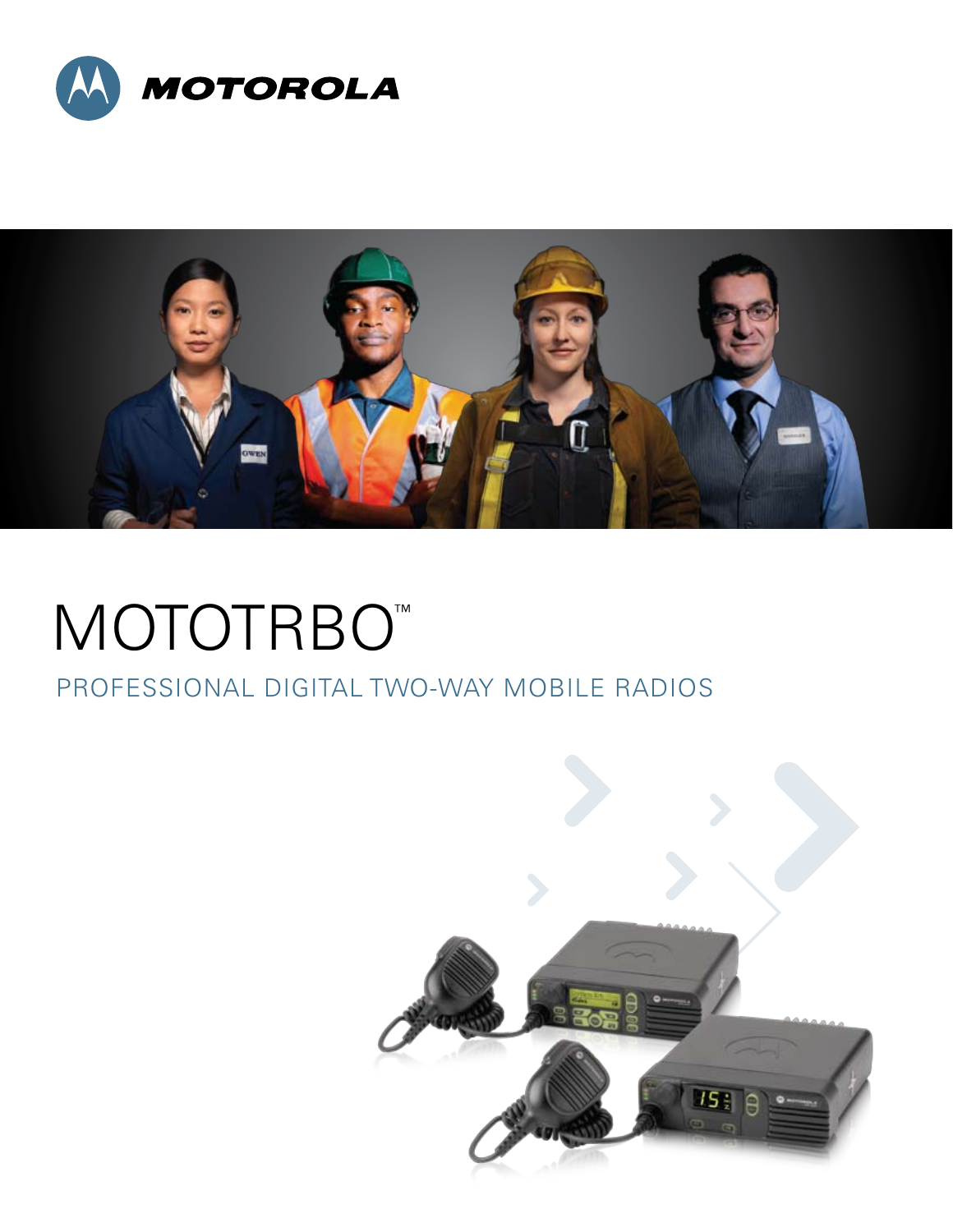

## Accelerate performance

## MOTOTRBO™ Professional Digital Two-Way Radio System THE FUTURE OF TWO-WAY RADIO

Motorola is a company of firsts with a rich heritage of innovation. We continue to invent what's next connecting people, delivering mobility and making technology personal. Versatile and powerful, MOTOTRBO combines the best in two-way radio functionality with digital technology, making it the ideal communication solution for your business. You get enhanced features, increased capacity, integrated data applications, exceptional voice quality and extended battery performance. This means more productive employees and lower operating costs for your business.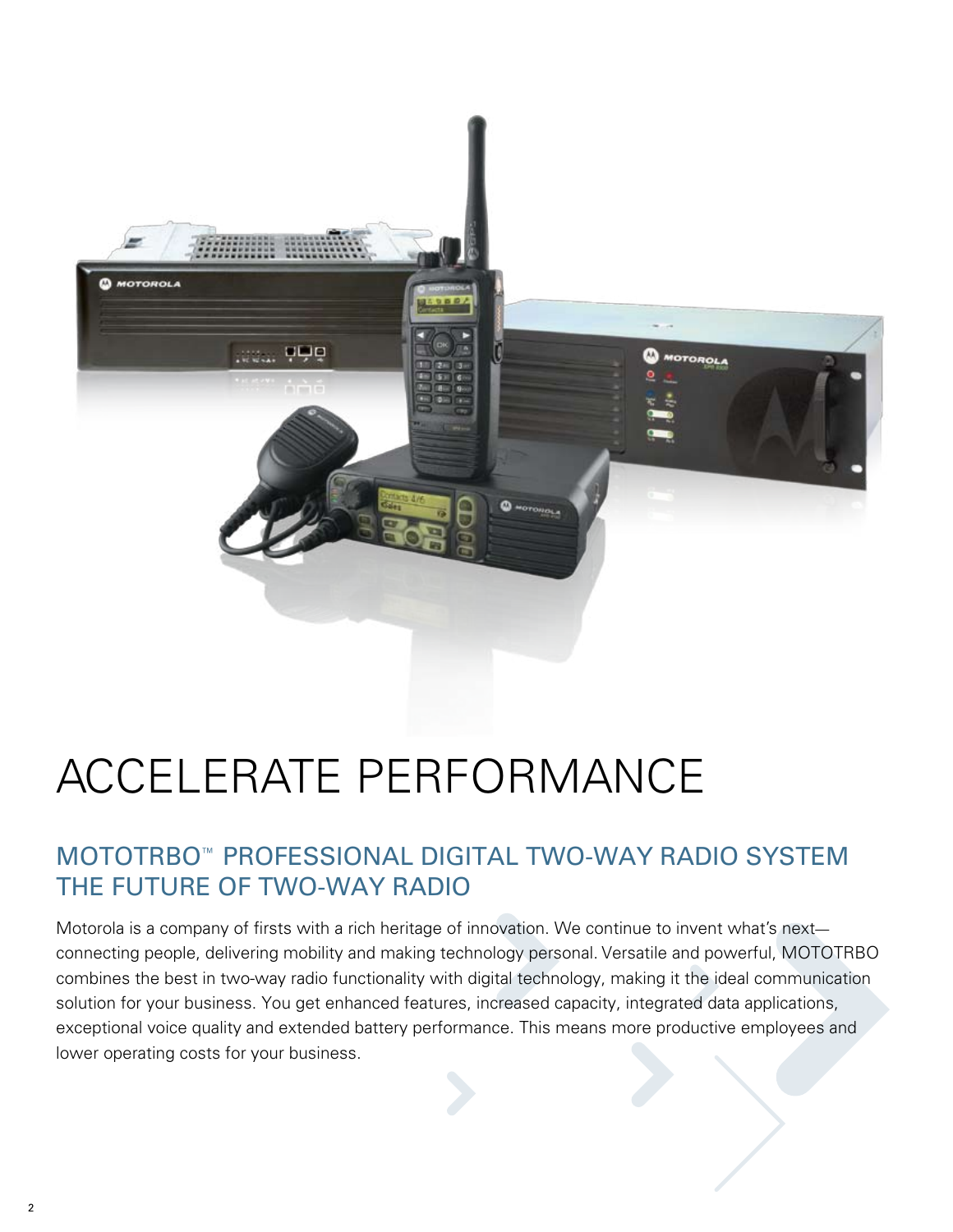#### THE DIGITAL DIFFERENCE

Two-way radio has been a successful analog communication solution for generations, and it proves itself every day in countless deployments around the world.

But in today's technologically advanced environment, a new platform is possible—a digital platform that breaks through to new levels of performance and productivity.

In the same way digital technology has transformed other media, it is now revolutionizing the way mobile professionals communicate. The time to take advantage of digital two-way radio technology is now.

#### Take Advantage of Digital

Digital two-way radios offer several advantages over analog solutions, to name a few:

- Clearer audio to help assure messages are understood without background noise and static
- Integrated data applications such as text messaging, GPS-based location tracking, work order ticket management and much more
- 40% longer battery life for extended work shifts
- Increased capacity twice the number of users for the price of one frequency license

#### TDMA – THE Best Choice

There are two primary digital radio technologies: Time-Division Multiple-Access (TDMA) and Frequency-Division Multiple-Access (FDMA).

While both digital technologies provide significant benefits over analog, TDMA is the best choice.

#### TDMA technology delivers advantages over FDMA

• *Double your capacity per channel with less than half the infrastructure per channel*

TDMA divides your existing channels into two time slots enabling you to double the number of users on your system or utilize data applications. A second call does not require a second repeater, resulting in lower costs for you, as you do not need to purchase, install and maintain additional infrastructure equipment.

• *Double your capacity without the hassle* 

TDMA provides two time slots on your existing licensed channels, doubling your capacity. There is no increased risk of interference, and there is no need for new licenses—simply amend your existing licenses to specify digital. Compatibility with all legacy radios working in 12.5 kHz analog channels is also maintained by TDMA.

• *Longer battery life*

TDMA uses only half of the transmitter's capacity, resulting in longer battery life. During long work shifts or where productivity enhancing data applications place an increased power demand on the radio, this extended battery life is invaluable.

• *Advanced features*

TDMA enables smart control features like "transmit interrupt" that makes it possible to interrupt lower priority communication so critical instructions can be delivered exactly when they're needed. And to help you maximize your infrastructure investment, TDMA can transmit voice and data on the same channel.

#### Standards Based, Future Ready Solution

MOTOTRBO is designed to comply with the globally recognized European Telecommunications Standard Institute (ETSI) Digital Mobile Radio (DMR) Tier 2 standard for professional two-way radio users.

DMR is widely backed by industry leading two-way radio manufacturers, and it is the most widely deployed digital mobile radio technology for professional radio users around the world. This open standard assures long-term stability and develops a community of manufacturers who build interchangeable equipment that can compete on features, benefits and price.

The DMR Association represents a collection of companies and organizations that manufacture DMR equipment, supply related products and service or support the standard in other ways. Motorola is an active member of the DMR Association so you can be assured that MOTOTRBO will always be a robust and future-ready digital radio solution.

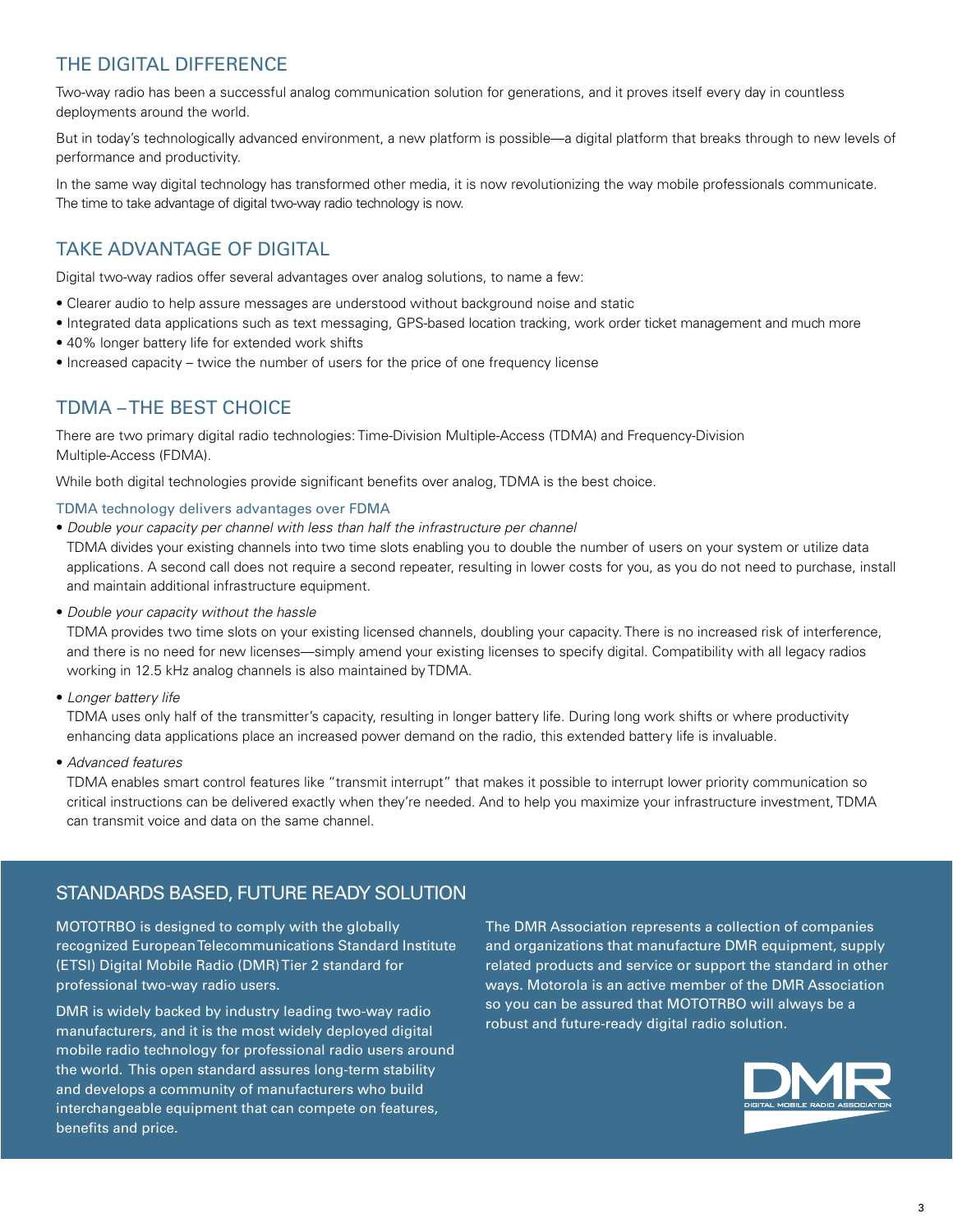

## UNIQUE MOTOTRBO™ SYSTEM BENEFITS FOR ENHANCED PRODUCTIVITY

MOTOTRBO offers a robust, standards-based solution that can be tailored to meet your unique coverage and feature needs. This versatile portfolio provides a complete system of portable radios, mobile radios, repeaters, accessories, data applications, and services—a comprehensive communication solution for your business. MOTOTRBO:

- **Integrates voice and data** into one device to increase your operational efficiency and support integrated applications including MOTOTRBO Text Messaging Services. Also features an integrated GPS module for use with third-party location-tracking applications.
- Uses Time-Division Multiple-Access (TDMA) digital technology to provide **twice the calling capacity** (as compared to analog or FDMA radios) for the price of one frequency license. A second call doesn't require a second repeater, saving you equipment costs.
- In digital mode, provides **clearer voice communications** throughout the coverage area, as compared to analog radios, rejecting static and noise.
- Provides **easy migration** from analog to digital with the ability to operate in both analog and digital modes.
- **Enables additional functionality** including dispatch data, enhanced call signaling, basic and enhanced privacy-scrambling and option board expandability.
- Meets **demanding specifications**—U.S. Military 810 C, D, E and F, and Motorola standards for durability and reliability.
- Utilizes Motorola's **state-of-the-art IMPRES™ technology** in batteries, chargers and audio accessories, providing longer talk time and clearer audio delivery.
- Features the **transmit interrupt** suite voice interrupt, remote voice dekey, emergency voice interrupt or data over voice interrupt - to help prioritize critical communication exactly when needed.

#### Extended Coverage with IP Site Connect

Imagine using your MOTOTRBO digital two-way radio to speak instantly to a colleague in a plant on the other side of the world.

The IP Site Connect digital solution uses the Internet to extend the coverage of your MOTOTRBO communication system no matter where you may be located.

You can communicate easily among geographically dispersed locations located across the city, state or country. You can create wide area coverage and automatically roam from one coverage area to another with no manual intervention. Or you can simply enhance coverage at a single site like a high-rise building that contains physical barriers.

IP Site Connect enables you to extend the voice and data communication capability of your workforce far beyond what twoway radio has ever achieved before. This means dramatically improved customer service and increased productivity.

#### Increased Capacity with Capacity Plus Single-Site Trunking

As a scalable, single-site digital trunking solution, Capacity Plus expands the capacity of your MOTOTRBO communication system even further. Over a thousand radio users can quickly and efficiently share business-critical voice and data communication on the same system without having to add new frequencies.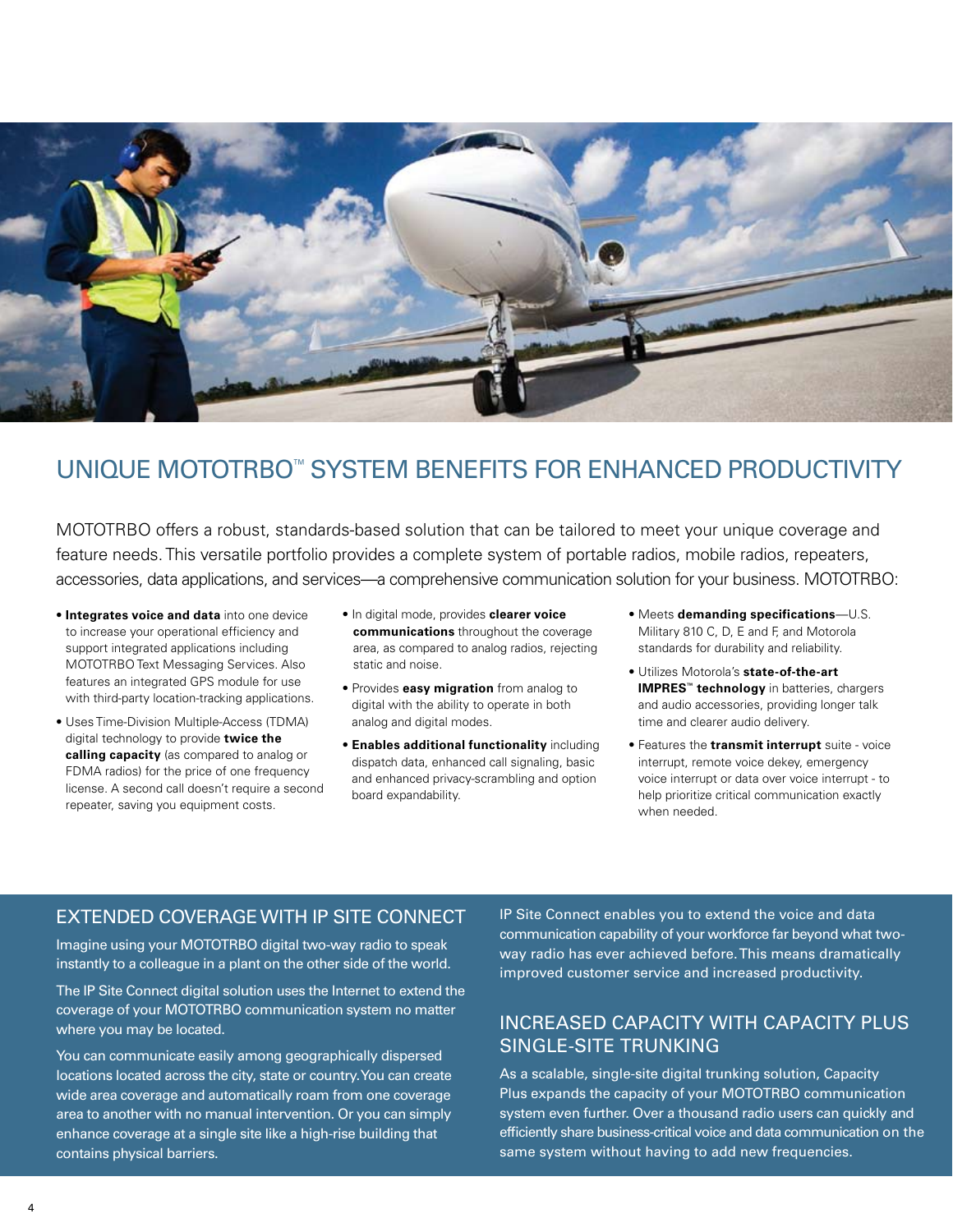

## MOTOTRBO Integrated Data Enables Advanced Applications

#### One Device for Voice and Data

In addition to voice, MOTOTRBO supports text messaging, GPS location tracking capability, and custom applications from Motorola's Application Developer Program such as telephony, dispatch, work order ticket solutions and much more. MOTOTRBO keeps your employees connected to the information they need to be more efficient—with the convenience of one device.

#### Convenient And Discreet MOTOTRBO Text Messaging

Text messaging enables your employees to quickly and easily share information when voice communication isn't practical. It is ideal in loud environments, for delivering messages that don't need an immediate response, or when voice communication could be disrupting to guests, students, customers, or patients.

MOTOTRBO text messaging communicates between radios, radios and dispatch systems, and even radios to any email capable device.

#### Track Vehicles and People with Integrated GPS

Every MOTOTRBO radio has an integrated GPS module to use for tracking people outside your facility, vehicles or other remote assets operating in your coverage area. Unlike other GPS capable radios, MOTOTRBO's module is integrated into the handset so there is no clumsy additional equipment to attach, carry or maintain.

This enables you to better manage your mobile work force and quickly respond to incidents by locating the nearest employee and dispatching them to the scene. It also makes it easier to manage your fleet so you can make deliveries and drive routes more efficiently.

For utility crews, taxi services, the hospitality industry, and countless other industries, the ability to see where your vehicles and employees are located with just a glance is invaluable. Your employees will be far more efficient and your customer service can improve significantly.

#### Custom Data Applications with Motorola's Application Developer Program

MOTOTRBO offers an optional expansion card which can accommodate custom data applications that adapt the radios to support your specific business tasks.

You can, for example, work with third-party developers or your own IT staff to extend the functionality of MOTOTRBO using Motorola's Application Developer Program.

With this development tool you can create unique applications such as a program to help you manage your work order tickets, to integrate your dispatch and billing systems, to link your MOTOTRBO radios to your telephone system, or to connect to email.

MOTOTRBO is a powerful tool for communication with the flexibility to adapt to your work force, your customers and your business.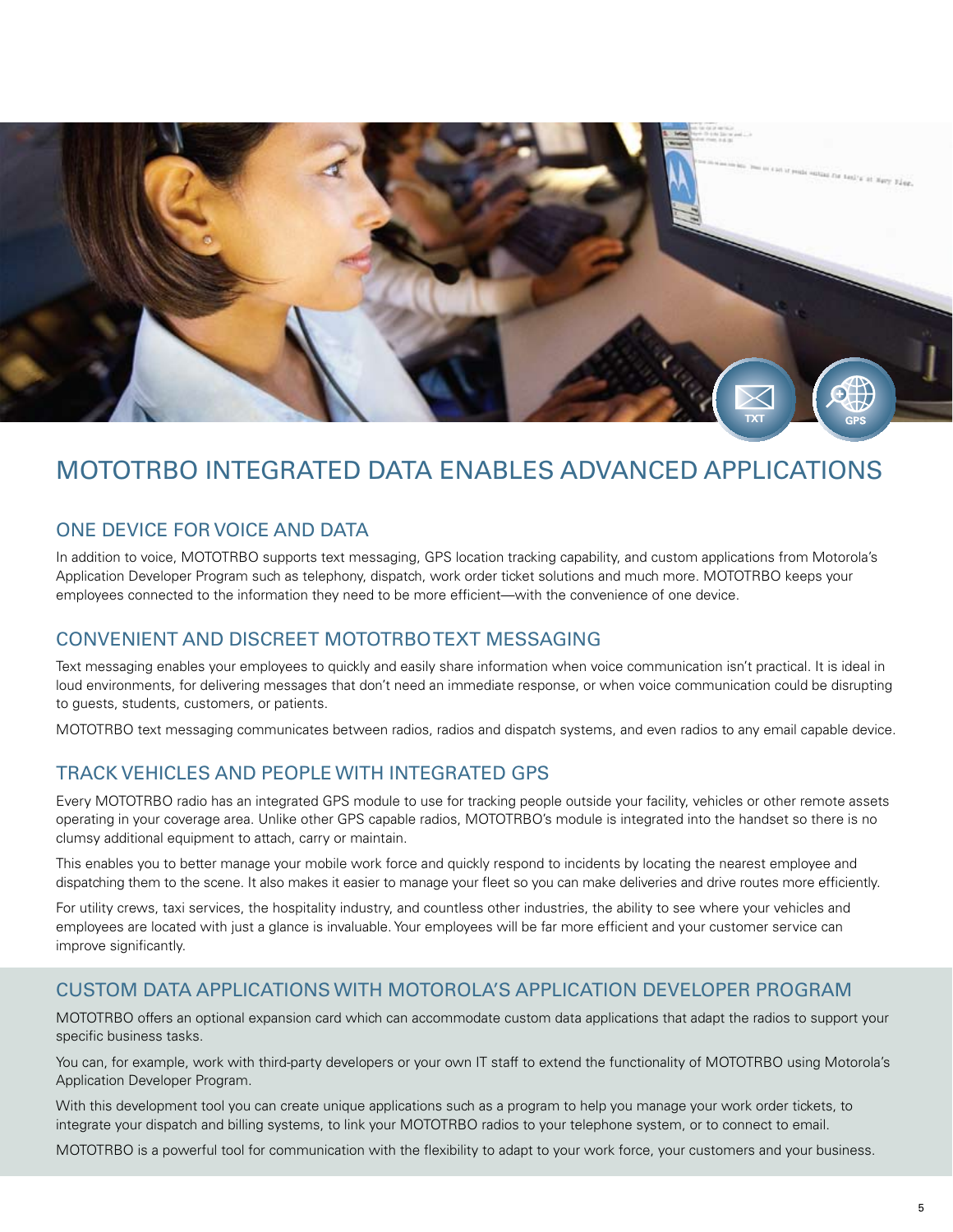## MOTOTRBO™ System Components and Benefits



#### XPR™ 4550 / XPR™ 4580 Display Mobile Radio

- **1** Flexible, menu-driven interface with user-friendly icons or two lines of text for ease of reading text messages\* and navigating through the menus.
- **2** Multi-colored LED indicators for clear, visible feedback of calling, scanning, roaming and monitoring features.
- **3** Large, easy-to-use volume knob.
- **4** Integrated GPS module enables the use of locationtracking data applications.\*
- **5** Up to 1,000 channels.
- **6** Powerful, front-projecting speaker.
- **7** Large, easy-to-use navigation buttons allow easy access to intuitive, menu-driven interfaces.
- **8** Accessory connector supports USB and IMPRES™ audio capability.
- **9** Four programmable/replaceable buttons for easy access to frequently used features.
- **10** Compact and ergonomically friendly microphone.

#### Display Mobile Radio Standard Package

- Mobile Radio with Display Control Head Digital/Analog radio or Analog only radio model
- Compact Microphone
- Mounting Trunnion
- 10-Foot Power Cable
- Replacement Button Kit: monitor, scan, backlight, emergency, talkaround, text message, contacts
- Built-In Expansion Card\* (XPR 4580 only)
- Two-year Standard Warranty plus one-year Repair Service Advantage (US only) / Extended Warranty (Canada only)

#### Additional Features

- Enhanced call management
- Digital calling features\*

Encode/Decode: call alert, emergency, remote monitor, push-totalk ID, radio check, private call, all call, transmit interrupt (voice interrupt, remote voice dekey, emergency voice interrupt or data over voice interrupt), radio disable

MDC 1200 analog calling features Encode/decode: push-to-talk ID, emergency, call alert

Quik-Call II™ analog calling features Encode/decode: call alert, call alert with voice, select call

- Dual-mode analog and/or digital scan and mixed mode priority scan\* facilitates a smooth migration from analog to digital
- Optional Expansion Card for added capabilities
- Basic or Enhanced privacy—built-in scrambling for increased security\*
- Free-form (requires keypad microphone) and quick text messaging\*
- Remote mount control head kit for easier access and installation
- Seamless site roaming with IP Site Connect\*
- Increased voice and data capacity with Capacity Plus single-site trunking\*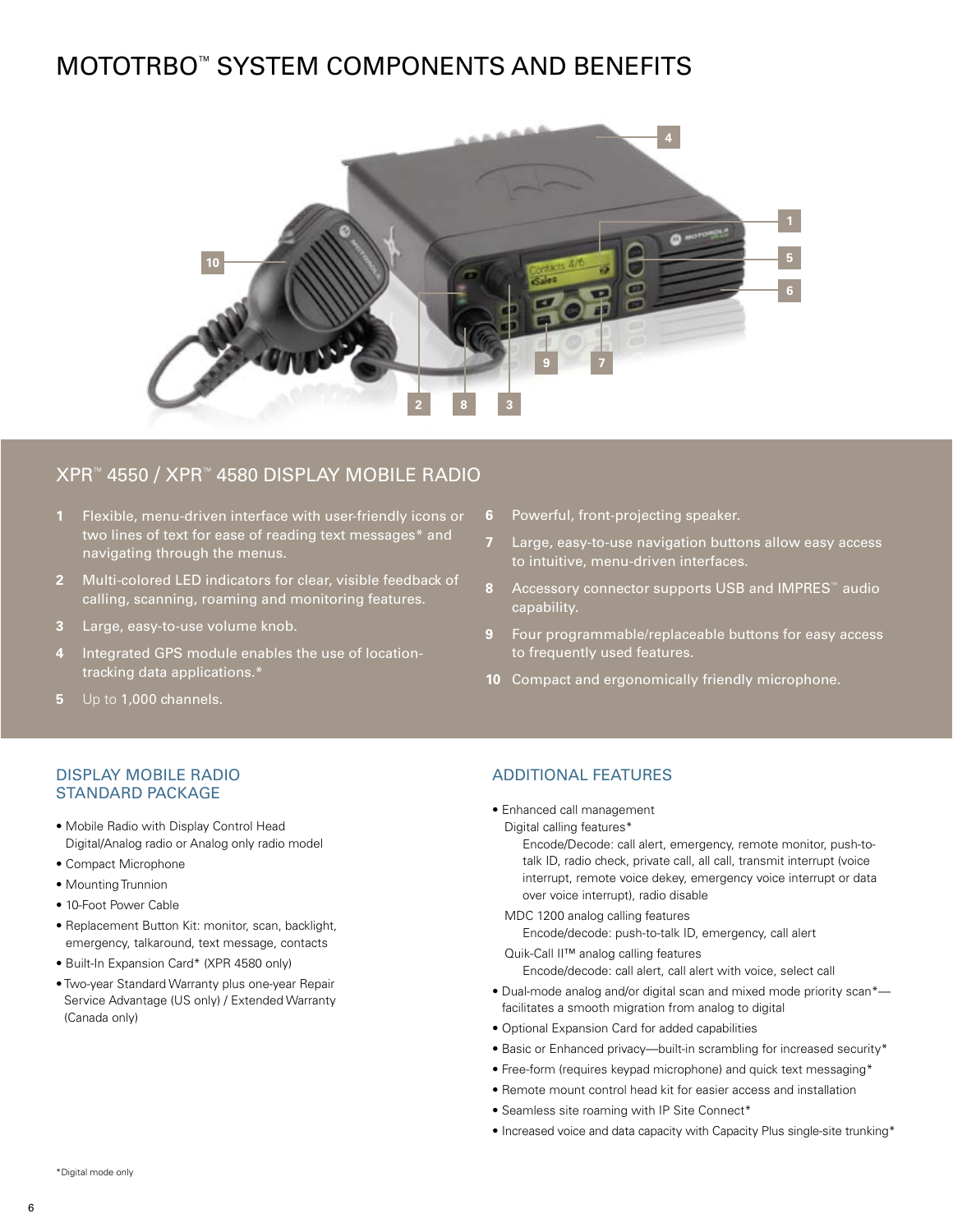

#### XPR™ 4350 / XPR™ 4380 Numeric Display Mobile Radio

- **1** 32 channels; channel number is easy to read on large, clear numeric two-digit display.
- **2** Multi-colored LED indicators for clear, visible feedback of calling, scanning, roaming and monitoring features.
- **3** Large, easy-to-use volume knob.
- **4** Integrated GPS module enables the use of locationtracking data applications.\*
- **5** Large, easy-to-use channel navigation buttons.
- **6** Powerful, front-projecting speaker.
- **7** Accessory connector supports USB and IMPRES audio capability.
- **8** Two programmable/replaceable buttons for easy access to frequently used features.
- **9** Compact and ergonomically friendly microphone.

#### Numeric Display Mobile Radio Standard Package

- Mobile Radio with Numeric Display Control Head Digital/Analog radio or Analog only radio model
- Compact Microphone
- Mounting Trunnion
- 10-Foot Power Cable
- Replacement Button Kit: monitor, scan
- Built-In Expansion Card\* (XPR 4380 only)
- Two-year Standard Warranty plus one-year Repair Service Advantage (US only) / Extended Warranty (Canada only)

#### Additional Features

- Enhanced call management
- Digital calling features\*

Encode/Decode: private call, call alert, all call, transmit interrupt (voice interrupt, remote voice dekey, emergency voice interrupt or data over voice interrupt)

- Encode only: emergency, push-to-talk ID
- Decode only: radio check, remote monitor, radio disable

MDC 1200 analog calling features Encode/decode: call alert

Encode only: push-to-talk ID, emergency

- Quik-Call II™ analog calling features
	- Decode only: call alert, call alert with voice, select call
- Dual-mode analog and/or digital scan and mixed mode priority scan\* facilitates a smooth migration from analog to digital
- Optional Expansion Card for added capabilities
- Basic or Enhanced privacy—built-in scrambling for increased security\*
- Send quick text messages via programmable buttons\*
- Remote mount control head kit for easier access and installation
- Seamless site roaming with IP Site Connect\*
- Increased voice and data capacity with Capacity Plus single-site trunking\*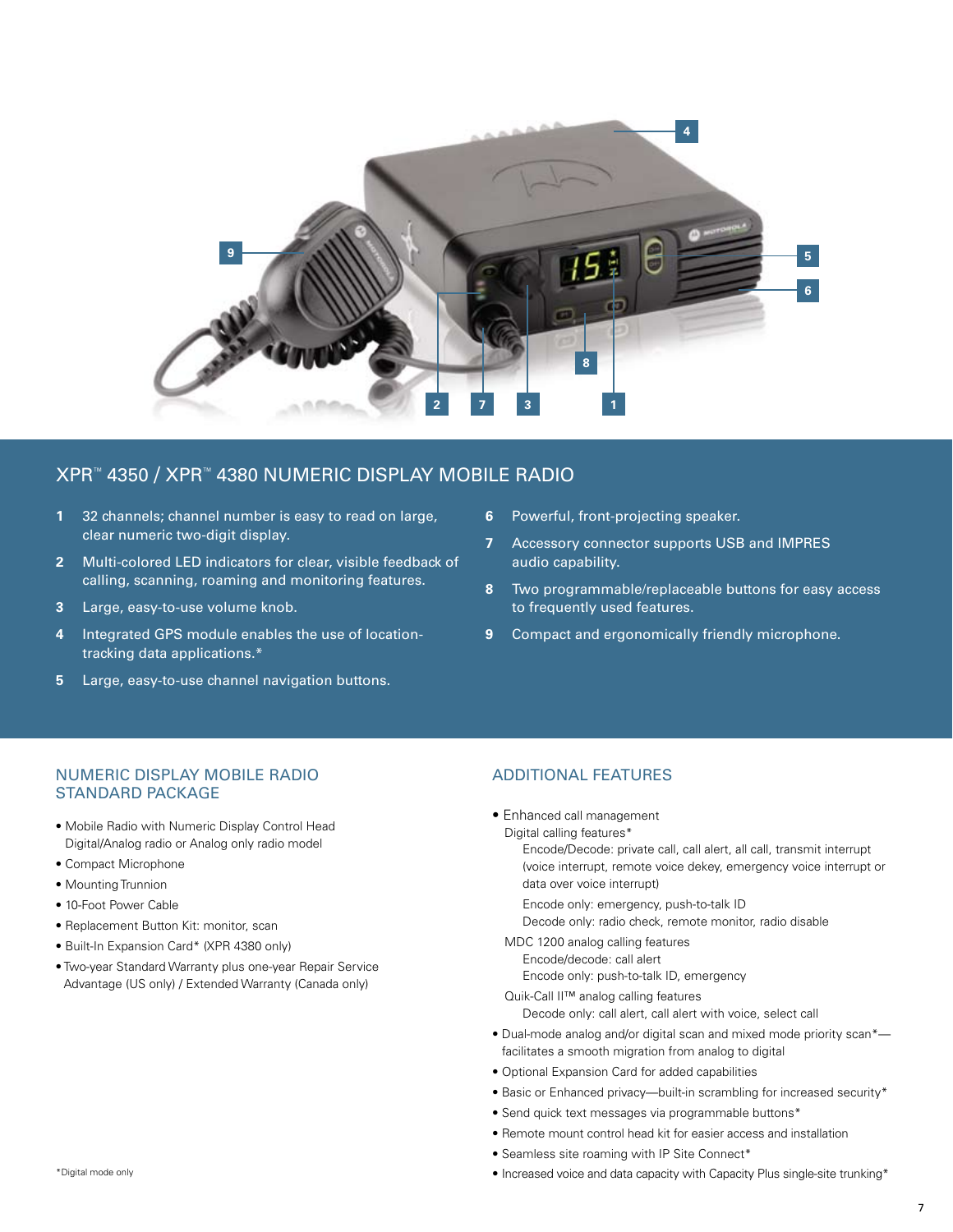## MOTOTRBO™ Mobile Radio Specifications







#### Display VHF/UHF

XPR™ 4550 With integrated GPS module

#### Numeric Display VHF/UHF

XPR 4350 With integrated GPS module

#### **General Specifications**

|                                                           | Display XPR 4550                                                   |                                                                    |                                                                    | Numeric Display XPR 4350                                           |                                                                    |                                                                    |  |
|-----------------------------------------------------------|--------------------------------------------------------------------|--------------------------------------------------------------------|--------------------------------------------------------------------|--------------------------------------------------------------------|--------------------------------------------------------------------|--------------------------------------------------------------------|--|
|                                                           | <b>VHF</b>                                                         | UHF Band I                                                         | UHF Band II                                                        | <b>VHF</b>                                                         | UHF Band I                                                         | UHF Band II                                                        |  |
| Channel Capacity                                          |                                                                    | Up to 1,000                                                        |                                                                    |                                                                    | 32                                                                 |                                                                    |  |
| Typical RF Output<br>Low Power<br>High Power              | $1-25W$<br>25-45 W                                                 | $1-25W$<br>25-40 W                                                 | 1-40 W                                                             | $1-25W$<br>25-45 W                                                 | $1-25W$<br>25-40 W                                                 | -<br>1-40 W                                                        |  |
| Frequency                                                 | 136-174 MHz                                                        | 403-470 MHz                                                        | 450-512 MHz                                                        | 136-174 MHz                                                        | 403-470 MHz                                                        | 450-512 MHz                                                        |  |
| Dimensions (HxWxL)                                        | 2.01 x 6.89 x 8.11 in (51 x 175 x 206 mm)                          |                                                                    | 2.01 x 6.89 x 8.11 in (51 x 175 x 206 mm)                          |                                                                    |                                                                    |                                                                    |  |
| Weight                                                    |                                                                    | 4.0 lbs. (1.8 kg)                                                  |                                                                    | 4.0 lbs. (1.8 kg)                                                  |                                                                    |                                                                    |  |
| Current Drain:<br>Standby<br>Rx @ Rated Audio<br>Transmit | 0.81 A max<br>2 A max<br>1-25 W: 11.0 A max<br>25-45 W: 14.5 A max | 0.81 A max<br>2 A max<br>1-25 W: 11.0 A max<br>25-40 W: 14.5 A max | 0.81 A max<br>2 A max<br>1-40 W: 14.5 A max<br>(11.0 A max < 25 W) | 0.81 A max<br>2 A max<br>1-25 W: 11.0 A max<br>25-45 W: 14.5 A max | 0.81 A max<br>2 A max<br>1-25 W: 11.0 A max<br>25-40 W: 14.5 A max | 0.81 A max<br>2 A max<br>1-40 W: 14.5 A max<br>(11.0 A max < 25 W) |  |
| FCC Description                                           | 1-25 W: ABZ99FT3083<br>25-45 W: ABZ99FT3082                        | 1-25 W: ABZ99FT4081<br>25-40 W: ABZ99FT4080                        | 1-40 W: ABZ99FT4083                                                | 1-25 W: ABZ99FT3083<br>25-45 W: ABZ99FT3082                        | 1-25 W: ABZ99FT4081<br>25-40 W: ABZ99FT4080                        | 1-40 W: ABZ99FT4083                                                |  |
| IC Description                                            | 1-25 W: 109AB-99FT3083<br>25-45 W: 109AB-99FT3082                  | 1-25 W: 109AB-99FT4081<br>25-40 W: 109AB-99FT4080                  | 1-40 W: 109AB-99FT4083                                             | 1-25 W: 109AB-99FT3083<br>25-45 W: 109AB-99FT3082                  | 1-25 W: 109AB-99FT4081<br>25-40 W: 109AB-99FT4080                  | 1-40 W: 109AB-99FT4083                                             |  |

**Receiver** VHF UHF Band I UHF Band II VHF UHF Band I UHF Band II Frequencies 136-174 MHz 403-470 MHz 450-512 MHz 136-174 MHz 403-470 MHz 450-512 MHz Channel Spacing 12.5 kHz / 25 kHz \* 12.5 kHz / 25 kHz \* 12.5 kHz / 25 kHz \* 12.5 kHz \* 12.5 kHz \* 12.5 kHz \* 12.5 kHz \* 12.5 kHz \* 12.5 kHz \* 12.5 kHz \* 12.5 kHz \* 12.5 kHz \* 12.5 kHz \* 12.5 kHz \* 12.5 kHz \* 12.5 kHz \* 12. Frequency Stability (-30° C, +60° C, +25° C) +/- 0.5 ppm +/- 0.5 ppm Analog Sensitivity (12dB SINAD)  $0.3$  uV<br>0.22 uV (typical) 0.3 uV 0.22 uV (typical) Digital Sensitivity 5% BER: 0.3 uV 5% BER: 0.3 uV Intermodulation (TIA603C) 78 dB 75 dB 78 dB 75 dB Adjacent Channel Selectivity TIA603 TIA603C 65 dB @12.5 kHz, 80 dB @25 kHz\* 50 dB @12.5 kHz, 80 dB @25 kHz\* 65 dB @ 12.5 kHz, 75 dB @ 25 kHz\* 50 dB @ 12.5 kHz, 75 dB @ 25 kHz\* 65 dB @12.5 kHz, 80 dB @25 kHz\* 50 dB @12.5 kHz, 80 dB @25 kHz\* 65 dB @ 12.5 kHz, 75 dB @ 25 kHz\* 50 dB @ 12.5 kHz, 75 dB @ 25 kHz\* Spurious Rejection (TIA603C) 80 dB 80 dB 80 dB 80 dB 80 dB 80 dB 80 dB 80 dB 80 dB 80 dB 80 dB 80 dB Rated Audio 3 W (Internal) 7.5 W (External - 8 ohms) 13 W (External - 4 ohms) 3 W (Internal) 7.5 W (External - 8 ohms) 13 W (External - 4 ohms) Audio Distortion @ Rated Audio 3% (typical) 3% (typical) Hum and Noise -40 dB @ 12.5 kHz -45 dB @ 25 kHz\* -40 dB @ 12.5 kHz -45 dB @ 25 kHz\* Audio Response TIA603C TIA603C Conducted Spurious Emission (TIA603C) and the Conducted Spurious Emission (TIA603C) -57 dBm -57 dBm -57 dBm -57 dBm

\*25 kHz will not be available on new equipment in the U.S. after 1/1/2011.

Specifications subject to change without notice. All specifications shown are typical. Radio meets applicable regulatory requirements. Version 9 03/10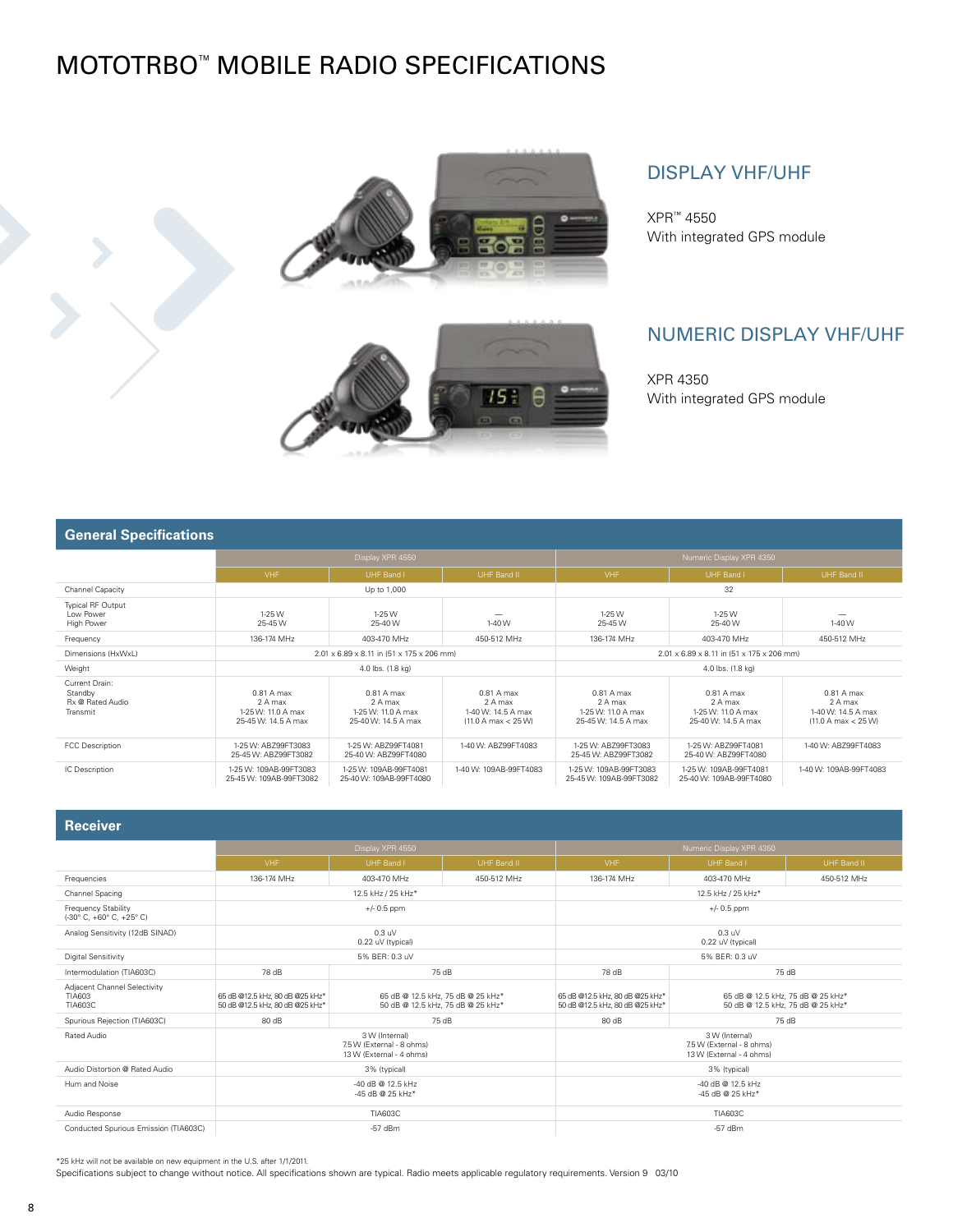| <b>Transmitter</b>                                   |                                                                                 |                                                 |                                                               |                                                 |                           |             |  |
|------------------------------------------------------|---------------------------------------------------------------------------------|-------------------------------------------------|---------------------------------------------------------------|-------------------------------------------------|---------------------------|-------------|--|
|                                                      |                                                                                 | Display XPR 4550                                |                                                               |                                                 | Numeric Display XPR 4350  |             |  |
|                                                      | VHF                                                                             | UHF Band I                                      | UHF Band II                                                   | VHF                                             | UHF Band I                | UHF Band II |  |
| Frequencies                                          | 136-174 MHz                                                                     | 403-470 MHz                                     | 450-512 MHz                                                   | 136-174 MHz                                     | 403-470 MHz               | 450-512 MHz |  |
| Channel Spacing                                      |                                                                                 | 12.5 kHz / 25 kHz*                              |                                                               |                                                 | 12.5 kHz / 25 kHz*        |             |  |
| Frequency Stability<br>(-30° C, +60° C, +25° C Ref.) |                                                                                 | $+/- 0.5$ ppm                                   |                                                               | $+/- 0.5$ ppm                                   |                           |             |  |
| Power Output<br>Low Power<br>High Power              | 1-25 W<br>25-45 W                                                               | 1-25 W<br>25-40 W                               | 1-40 W                                                        | 1-25 W<br>25-45 W                               | 1-25 W<br>25-40 W         | 1-40 W      |  |
| Modulation Limiting                                  |                                                                                 | +/- 2.5 kHz @ 12.5 kHz<br>+/- 5.0 kHz @ 25 kHz* |                                                               | +/- 2.5 kHz @ 12.5 kHz<br>+/- 5.0 kHz @ 25 kHz* |                           |             |  |
| FM Hum and Noise                                     | -40 dB @ 12.5 kHz<br>-45 dB @ 25 kHz*                                           |                                                 | -40 dB @ 12.5 kHz<br>-45 dB @ 25 kHz*                         |                                                 |                           |             |  |
| Conducted / Radiated Emission                        |                                                                                 | $-36$ dBm $< 1$ GHz<br>$-30$ dBm $> 1$ GHz      |                                                               | $-36$ dBm $< 1$ GHz<br>$-30$ dBm $> 1$ GHz      |                           |             |  |
| Adjacent Channel Power (TIA603C)                     |                                                                                 | 60 dB @ 12.5 kHz<br>70 dB @ 25 kHz*             |                                                               | 60 dB @ 12.5 kHz<br>70 dB @ 25 kHz*             |                           |             |  |
| Audio Response                                       |                                                                                 | TIA603C                                         |                                                               |                                                 | <b>TIA603C</b>            |             |  |
| Audio Distortion                                     |                                                                                 | 3%                                              |                                                               |                                                 | 3%                        |             |  |
| FM Modulation                                        | 12.5 kHz: 11 K0F3F<br>12.5 kHz: 11K0F3F<br>25 kHz*: 16K0F3E<br>25 kHz*: 16K0F3E |                                                 |                                                               |                                                 |                           |             |  |
| 4FSK Digital Modulation                              | 12.5 kHz Data Only: 7K60FXD<br>12.5 kHz Data & Voice: 7K60FXF                   |                                                 | 12.5 kHz Data Only: 7K60FXD<br>12.5 kHz Data & Voice: 7K60FXE |                                                 |                           |             |  |
| Digital Vocoder Type                                 |                                                                                 | $AMBE+2^{TM}$                                   |                                                               |                                                 | $AMBE+2^{TM}$             |             |  |
| Digital Protocol                                     |                                                                                 | ETSI TS 102 361-1, -2, -3                       |                                                               |                                                 | ETSI TS 102 361-1, -2, -3 |             |  |

Ė

**GPS**

Accuracy specs are for long-term tracking (95th percentile values > 5 satellites visible at a nominal -130 dBm signal strength)

| ____                                | _____          |
|-------------------------------------|----------------|
| TTFF (Time To First Fix) Cold Start | $<$ 1 minute   |
| TTFF (Time To First Fix) Hot Start  | $< 10$ seconds |
| Horizontal Accuracy                 | $< 10$ meters  |

#### **Military Standards**

|                    |         | 810E             |         |                  |
|--------------------|---------|------------------|---------|------------------|
| Applicable MIL-STD | Methods | Procedures       | Methods | Procedures       |
| Low Pressure       | 500.3   | Ш                | 500.4   | Ш                |
| High Temperature   | 501.3   | I/A, II/A1       | 501.4   | I/Hot, II/Hot    |
| Low Temperature    | 502.3   | $I/C3$ , $II/C1$ | 502.4   | $I/C3$ , $II/C1$ |
| Temperature Shock  | 503.3   | I/A1C3           | 503.4   |                  |
| Solar Radiation    | 505.3   |                  | 505.4   |                  |
| Rain               | 506.3   | T, II            | 506.4   | T, III           |
| Humidity           | 507.3   | Ш                | 507.4   | $\sim$           |
| Salt Fog           | 509.3   |                  | 509.4   |                  |
| Dust               | 510.3   |                  | 510.4   |                  |
| Vibration          | 514.4   | I/10, II/3       | 514.5   | 1/24             |
| Shock              | 516.4   | I, IV            | 516.5   | I, IV            |

| <b>Environmental Specifications</b> |                                   |  |
|-------------------------------------|-----------------------------------|--|
| Operating Temperature               | $-30^{\circ}$ C / $+60^{\circ}$ C |  |
| Storage Temperature                 | $-40^{\circ}$ C / $+85^{\circ}$ C |  |
| Thermal Shock                       | Per MII-STD                       |  |
| Humidity                            | Per MII-STD                       |  |
| <b>FSD</b>                          | IFC-801-2KV                       |  |
| Dust and Water Intrusion            | IFC 60529 - IP54                  |  |
| Packaging Test                      | MIL-STD 810D and E                |  |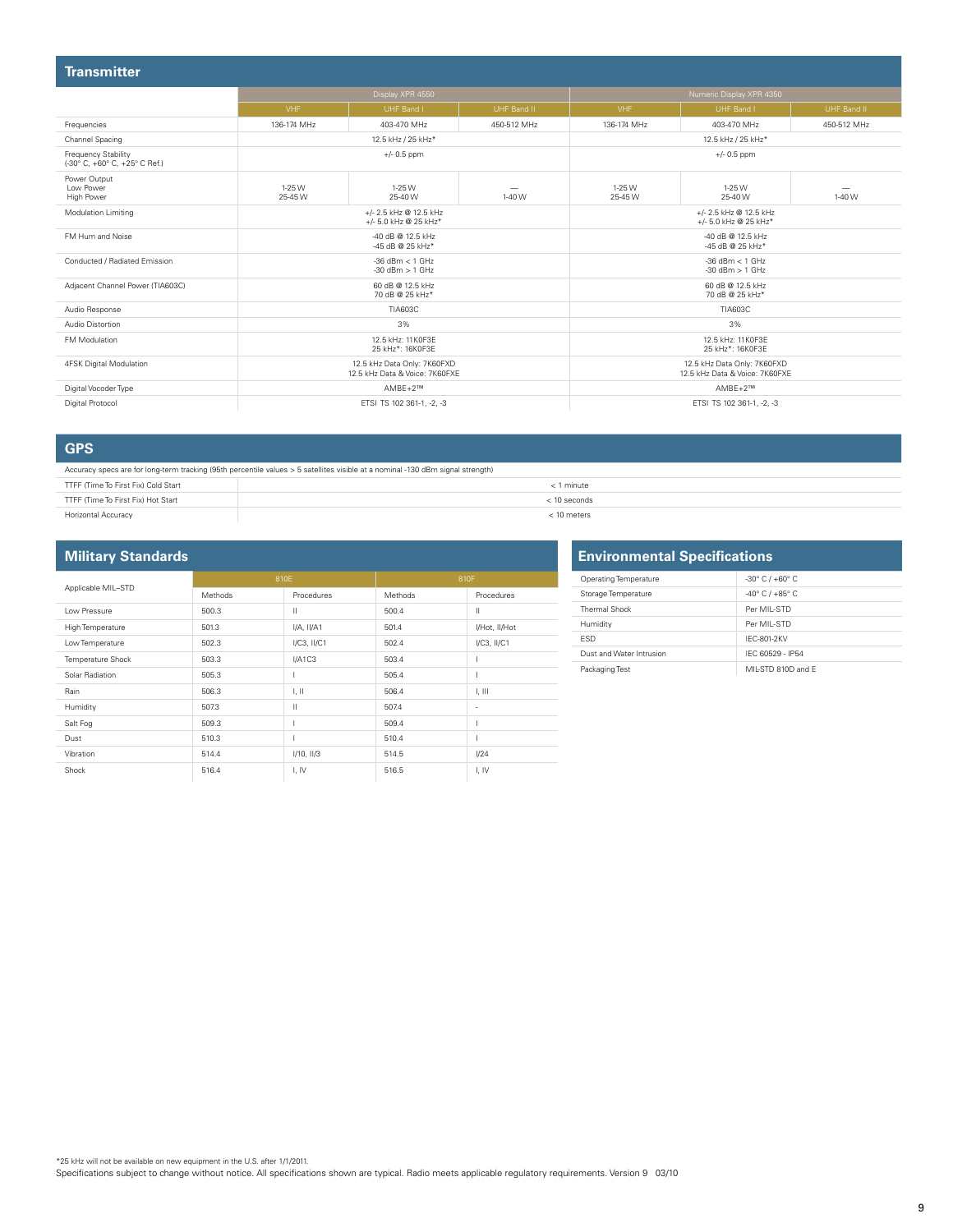## MOTOTRBO™ Mobile Radio Specifications







#### DISPLAY 800 / 900 MHz

XPR™ 4580 With integrated GPS module

#### NUMERIC DISPLAY 800 / 900 MHz

XPR 4380 With integrated GPS module

#### **General Specifications**

|                                                        | XPR™ 4580 Display Mobile                                             | XPR™ 4380 Numeric Display Mobile                                     |  |  |
|--------------------------------------------------------|----------------------------------------------------------------------|----------------------------------------------------------------------|--|--|
| Channel Capacity                                       | Up to 1,000                                                          | Up to 32                                                             |  |  |
| Typical RF Output                                      | 806-870 MHz 10-35 W<br>896-941 MHz* 10-30 W                          | 806-870 MHz 10-35 W<br>896-941 MHz* 10-30 W                          |  |  |
| Frequency Band                                         | 800 and 900 MHz                                                      | 800 and 900 MHz                                                      |  |  |
| Dimensions (H x W x L)                                 | $2.01 \times 6.89 \times 8.11$ in<br>$(51 \times 175 \times 206$ mm) | $2.01 \times 6.89 \times 8.11$ in<br>$(51 \times 175 \times 206$ mm) |  |  |
| Weight                                                 | 4.0 lbs. (1.8 Kg)                                                    | 4.0 lbs (1.8 Kg)                                                     |  |  |
| Current Drain: Standby<br>Rx @ Rated Audio<br>Transmit | 0.81 A max<br>2 A max<br>12.0 A max                                  | 0.81 A max<br>2 A max<br>12.0 A max                                  |  |  |
| Power Supply                                           | 12 V dc Negative Ground                                              | 12 V dc Negative Ground                                              |  |  |
| <b>FCC Description</b>                                 | ABZ99FT5010                                                          | ABZ99FT5010                                                          |  |  |
| IC Description                                         | 109AB-99FT5010                                                       | 109AB-99FT5010                                                       |  |  |

| 155551                                       |                                      |                                                              |  |  |  |
|----------------------------------------------|--------------------------------------|--------------------------------------------------------------|--|--|--|
|                                              | XPR 4580 Display Mobile              | XPR 4380 Numeric Display Mobile                              |  |  |  |
| Frequencies                                  |                                      | 800 MHz: 854-866 MHz and 869-870 MHz<br>900 MHz: 935-941 MHz |  |  |  |
| Channel Spacing                              |                                      | 800 MHz: 12.5 and 25 kHz<br>900 MHz: 12.5 kHz                |  |  |  |
| Frequency Stability (-30° C, +60° C, +25° C) |                                      | $+/- 0.5$ ppm                                                |  |  |  |
| Analog Sensitivity (12 dB SINAD) Typical     |                                      | 0.22 UV                                                      |  |  |  |
| Digital Sensitivity                          |                                      | 5% BER: 0.28 uV                                              |  |  |  |
| Intermodulation (TIA603C)                    |                                      | 78 dB                                                        |  |  |  |
| Adjacent Channel Selectivity (TIA603) - 1T   |                                      | 65 dB @ 12.5 kHz<br>75 dB @ 25 kHz                           |  |  |  |
| Adjacent Channel Selectivity (TIA603C) - 2T  | 50 dB @ 12.5 kHz<br>75 dB @ 25 kHz   |                                                              |  |  |  |
| Spurious Rejection (TIA603C)                 | 75 dB                                |                                                              |  |  |  |
| Rated Audio                                  |                                      | 3 W (internal)                                               |  |  |  |
| Audio Distortion @ Rated Audio               |                                      | 3% (typical)                                                 |  |  |  |
| Hum and Noise                                | -45 dB @ 12.5 kHz<br>-45 dB @ 25 kHz |                                                              |  |  |  |
| Audio Response                               |                                      | <b>TIA603C</b>                                               |  |  |  |
| Conducted Spurious Emission (ETSI)           |                                      | $-57$ dBm                                                    |  |  |  |

\*For frequencies 901–902, 940–941 MHz, FCC Rule Part 24 limits power to 7W ERP.

Specifications subject to change without notice. All specifications shown are typical. Radio meets applicable regulatory requirements. Version 1 03/10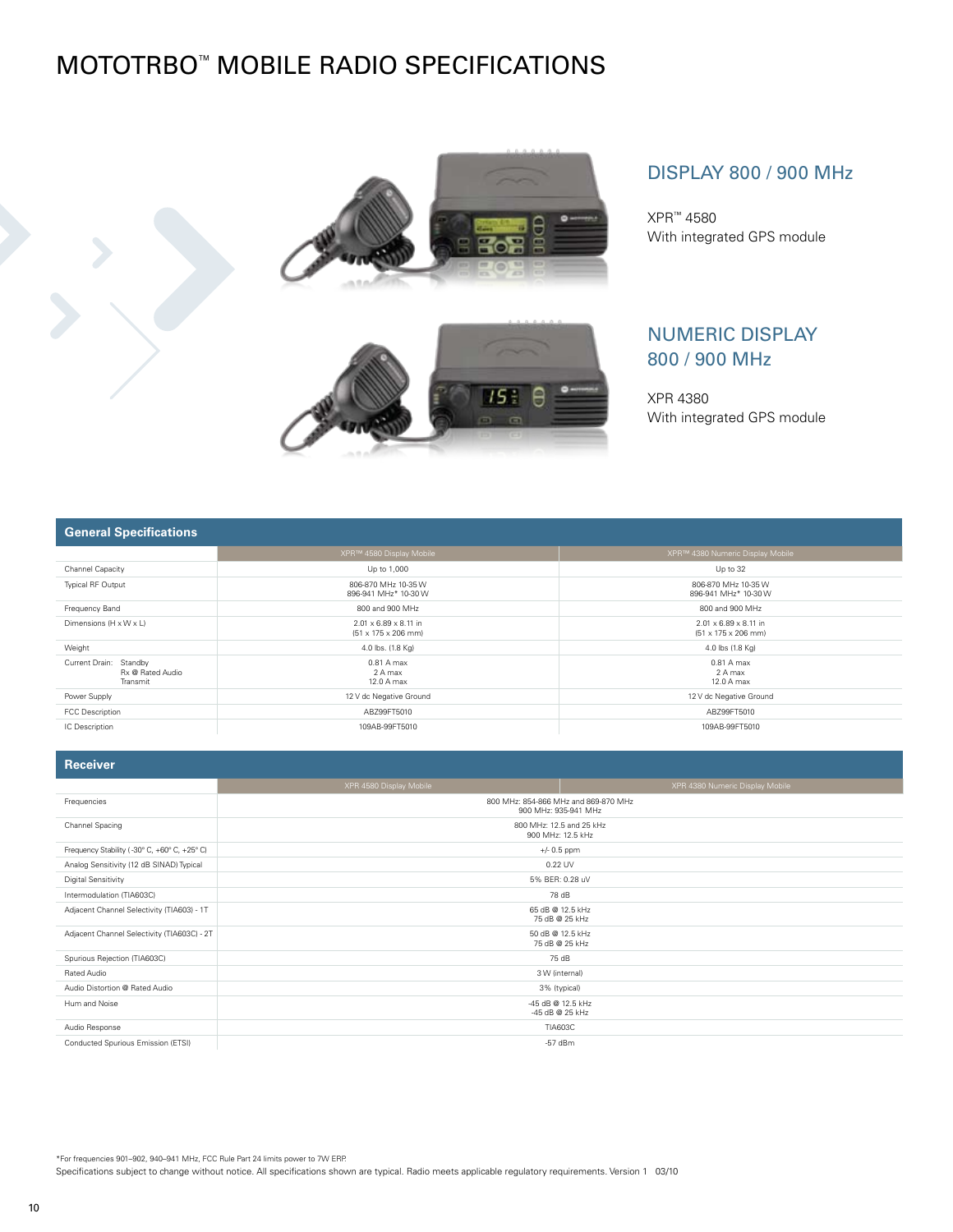| <b>Transmitter</b>                   |                                                |                                                                                                        |  |  |
|--------------------------------------|------------------------------------------------|--------------------------------------------------------------------------------------------------------|--|--|
|                                      | XPR 4580 Display Mobile                        | XPR 4380 Numeric Display Mobile                                                                        |  |  |
| Frequencies                          |                                                | 800 MHz: 809-821 MHz, 824-825 MHz, 854-866 MHz and 869-870 MHz<br>900 MHz: 896-902 MHz and 935-941 MHz |  |  |
| Channel Spacing                      | 800 MHz: 12.5 and 25 kHz<br>900 MHz: 12.5 kHz  |                                                                                                        |  |  |
| Frequency Stability (-30° C, +60° C) |                                                | $+/- 0.5$ ppm                                                                                          |  |  |
| Low Power Output                     |                                                | 10 W                                                                                                   |  |  |
| High Power Output                    |                                                | 800 MHz: 35W<br>900 MHz: 30W                                                                           |  |  |
| Modulation Limiting                  | +/- 2.5 kHz @ 12.5 kHz<br>+/- 5.0 kHz @ 25 kHz |                                                                                                        |  |  |
| FM Hum and Noise                     | -40 dB @ 12.5 kHz<br>-45 dB @ 25 kHz           |                                                                                                        |  |  |
| Conducted / Rated Emission (ETSI)    | $-36$ dBm $<$ 1 GHz<br>$-30$ dBm $> 1$ GHz     |                                                                                                        |  |  |
| Adjacent Channel Power               |                                                | -50 dB @ 12.5 kHz<br>-60 dB @ 25 kHz                                                                   |  |  |
| Audio Response                       |                                                | <b>TIA603C</b>                                                                                         |  |  |
| Audio Distortion (per EIA)           |                                                | 3%                                                                                                     |  |  |
| FM Modulation                        |                                                | 12.5 kHz: 11K0F3E<br>25 kHz: 16K0F3E                                                                   |  |  |
| 4FSK Digital Modulation              |                                                | 12.5 kHz Data Only: 7K60FXD<br>12.5 kHz Data & Voice: 7K60FXE                                          |  |  |
| Digital Vocoder Type                 |                                                | $AMBE+2^{TM}$                                                                                          |  |  |
| Digital Protocol                     |                                                | ETSITS 102 361-1, -2, -3                                                                               |  |  |

#### **GPS**

| Accuracy specs are for long-term tracking (95th percentile values > 5 satellites visible at a nominal -130 dBm signal strength) |                |  |  |
|---------------------------------------------------------------------------------------------------------------------------------|----------------|--|--|
| TTFF (Time To First Fix) Cold Start                                                                                             | < 1 minute     |  |  |
| TTFF (Time To First Fix) Hot Start                                                                                              | $<$ 10 seconds |  |  |
| Horizontal Accuracy                                                                                                             | < 10 meters    |  |  |

| <b>Military Standards</b> |         |                  |         |                  |
|---------------------------|---------|------------------|---------|------------------|
|                           | 810E    |                  | 810F    |                  |
| Applicable MIL-STD        | Methods | Procedures       | Methods | Procedures       |
| Low Pressure              | 500.3   | Ш                | 500.4   | Ш                |
| High Temperature          | 501.3   | $I/A$ , $II/A1$  | 501.4   | I/Hot, II/Hot    |
| Low Temperature           | 502.3   | $I/C3$ , $II/C1$ | 502.4   | $I/C3$ , $II/C1$ |
| Temperature Shock         | 503.3   | I/A1C3           | 503.4   |                  |
| Solar Radiation           | 505.3   |                  | 505.4   |                  |
| Rain                      | 506.3   | T, II            | 506.4   | I, III           |
| Humidity                  | 507.3   | Ш                | 507.4   | $\sim$           |
| Salt Fog                  | 509.3   |                  | 509.4   | I                |
| Dust                      | 510.3   |                  | 510.4   |                  |
| Vibration                 | 514.4   | $I/10$ , $II/3$  | 514.5   | 1/24             |
| Shock                     | 516.4   | I, IV            | 516.5   | I, IV            |

#### **Environmental Specifications**

|                                                       | <b>XPR 4580</b><br>Display Mobile | <b>XPR 4380</b><br>Numeric Display Mobile |
|-------------------------------------------------------|-----------------------------------|-------------------------------------------|
| Operating Temperature (Radio Only)                    | -30deg. $C$ to $+60$ deg. $C$     |                                           |
| Operating Temperature (with IMPRES<br>Li-Ion battery) | N/A                               |                                           |
| Storage Temperature                                   | -40deg. $C$ to $+85$ deg. $C$     |                                           |
| Thermal Shock                                         |                                   | per MIL-STD                               |
| Humidity                                              |                                   | per MIL-STD                               |
| <b>FSD</b>                                            |                                   | IFC-801-2KV                               |
| Water Intrusion                                       |                                   | IFC 60529 - IP54                          |
| Packaging Test                                        |                                   | MIL STD 810D and F                        |

| Only the following frequencies are supported by the XPR 4580 / XPR 4380 |                    |                    |                    |  |
|-------------------------------------------------------------------------|--------------------|--------------------|--------------------|--|
| Band                                                                    | Receive            |                    | Transmit           |  |
|                                                                         | 851.0125           | 806.0125           | 851.0125           |  |
|                                                                         | 851.5125           | 806.5125           | 851.5125           |  |
|                                                                         | 852.0125           | 807.0125           | 852.0125           |  |
|                                                                         | 852.5125           | 807.5125           | 852.5125           |  |
|                                                                         | 853.0125           | 808.0125           | 853.0125           |  |
| 800 MHz                                                                 | 854.000 - 865.9875 | 809.000 - 820.9875 | 854.000 - 865.9875 |  |
|                                                                         | 866.0125           | 821.0125           | 866.0125           |  |
|                                                                         | 866.5125           | 821.5125           | 866.5125           |  |
|                                                                         | 867.0125           | 822.0125           | 867.0125           |  |
|                                                                         | 867.5125           | 822.5125           | 867.5125           |  |
|                                                                         | 868.0125           | 823.0125           | 868.0125           |  |
|                                                                         | 869.000 - 870.000  | 824.000 - 825.000  | 869.000 - 870.000  |  |
| 900 MHz                                                                 | 935.000 - 941.000  | 896.000 - 902.000  | 935.000 - 941.000  |  |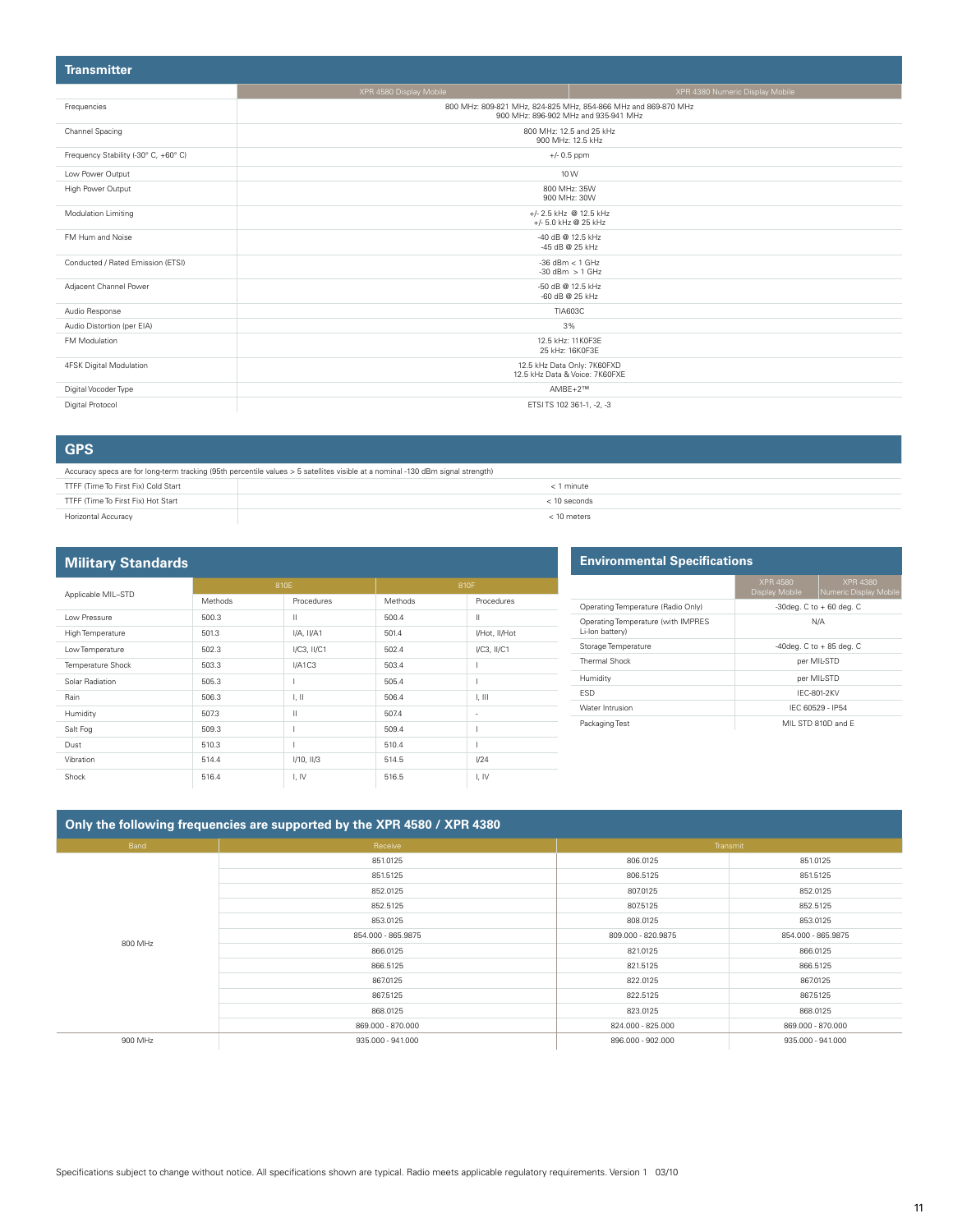

## MOTOTRBO™ Service Offerings

#### Subscriber repair

Managing the in-house repair and maintenance of your subscriber radios takes a dedicated staff of technicians, as well as an ongoing investment in diagnostic equipment, repair tools, and the technical training to keep up to speed on the latest technology. Motorola has made that investment and can help you easily and cost effectively keep your radios in top operating condition to ensure optimal efficiency and productivity.

Our subscriber repair service offerings allow you to budget for your repairs, preventing unexpected service and maintenance costs. Repair Service Advantage (RSA) and Repair Service Advantage Comprehensive (RSA Comprehensive) repairs receive priority service and meet committed cycle times.

#### • Repair Service Advantage (RSA):

Repair Service Advantage is a post-warranty service offering that extends the service coverage of Motorola portable or mobile subscriber radios. RSA can be purchased as an option to new radio purchases and is available in 1, 2 or 3-year increments. (U.S. only)

#### • Repair Service Advantage Comprehensive:

Motorola portable and mobile radios are designed to take a lot of abuse. They are built to withstand the chaos and conditions inherent in a fire or natural disaster response and recovery effort. But even the best radios are subject to occasional 'above and beyond' wear and tear. That's why Motorola Subscriber Repair Services has introduced RSA Comprehensive.

RSA Comprehensive offers all the protection of a standard RSA support plan with even more coverage that includes chemical, liquid and other physical damage to your Motorola portable and mobile subscriber radios. RSA Comprehensive is available as an option to the radio purchase for 3 years of coverage. (U.S. only, not available on repeaters)

#### • Extended Warranty:

In addition to the 2-year standard warranty, Extended Warranty is available for a total of 3 or 5 year coverage. (Canada only)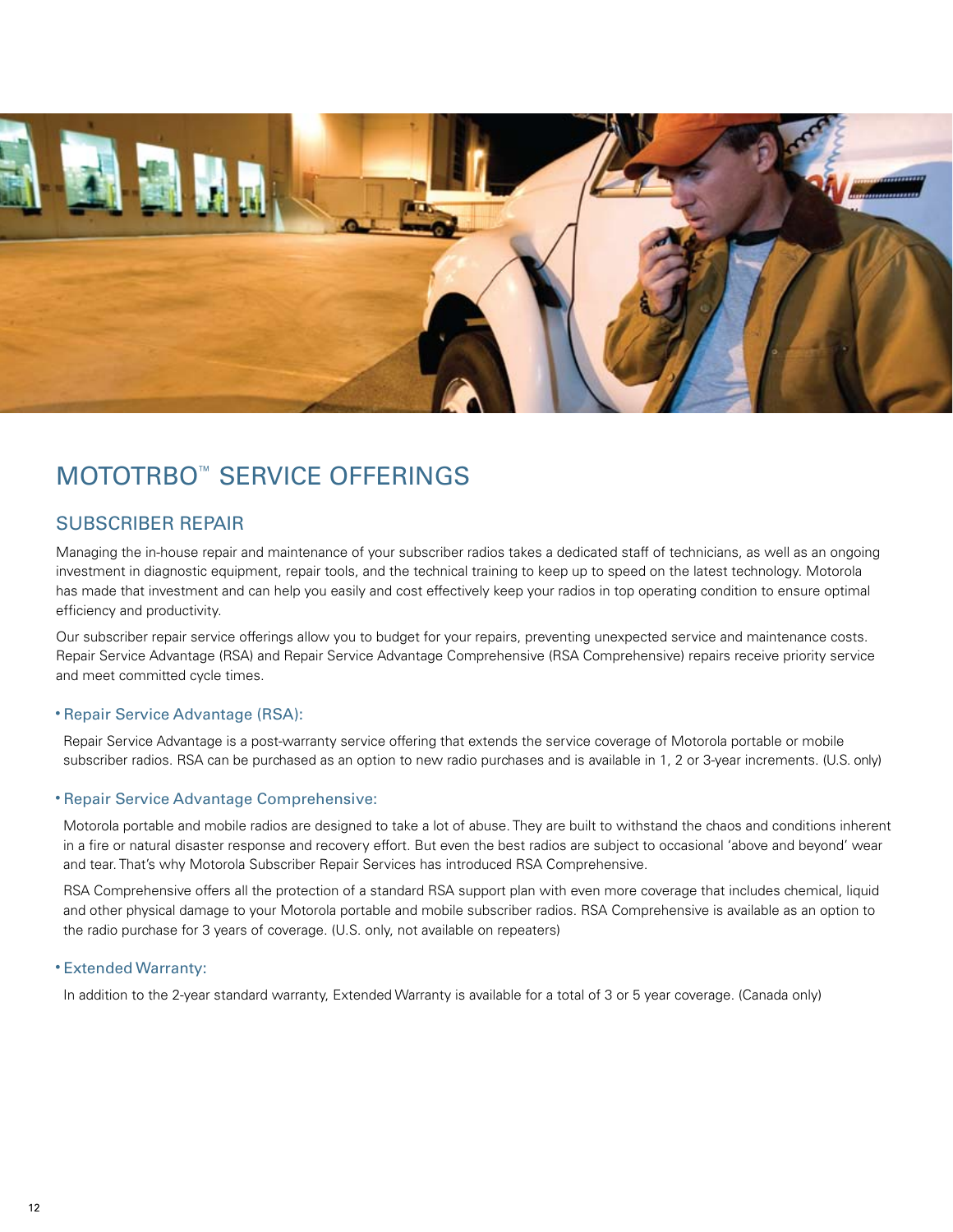## IMPRES™ Smart Audio System— Exclusive Audio Technology that Enables High Quality Communications

Motorola digital technology enables breakthrough radio performance and features. Our state-of-the-art IMPRES audio technology allows communication between the radio and audio accessories, enabling enhanced performance and capabilities, both in analog and digital modes—now and into the future.



• **IMPRES Smart Audio System**—Provides businesses and agencies with a solution that optimizes key aspects of two-way audio quality— loudness, clarity and intelligibility.

**Optimal Audio Performance:** When an IMPRES accessory is attached, the accessory parameters are sent to the MOTOTRBO radio enabling the radio to optimize its output for each type of audio accessory. This results in more consistent output across all audio accessory types. For example, the IMPRES remote speaker microphone capitalizes on the MOTOTRBO radio's intelligent signal processing for outstanding noise suppression, speech clarity, and loudness – even in difficult weather conditions.

**Customization:** Accessory programmable buttons can be programmed to any feature available in the radio CPS, rather than being linked to radio programmable button programming. This allows accessories with programmable buttons to have independently programmed features. This flexibility allows the radio to be customized to fit your specific applications and needs.

**Enhanced Audio Gain Capability (AGC):** IMPRES audio accessories have significantly enhanced audio gain capability. When you are speaking either quietly or speaking in a normal volume but not directly into the microphone, IMPRES audio technology can detect that condition and will automatically increase the microphone gain. AGC eliminates the need to adjust volume levels repeatedly.

• **Future Applications**—The portable connector design also incorporates built-in USB capability to allow for the use of USBcapable accessories. The audio accessory interface is now the Motorola standard audio accessory interface for mid- to high-tier two-way radios. Future accessory development is based on this interface so you will be able to take advantage of future releases of new audio accessories.

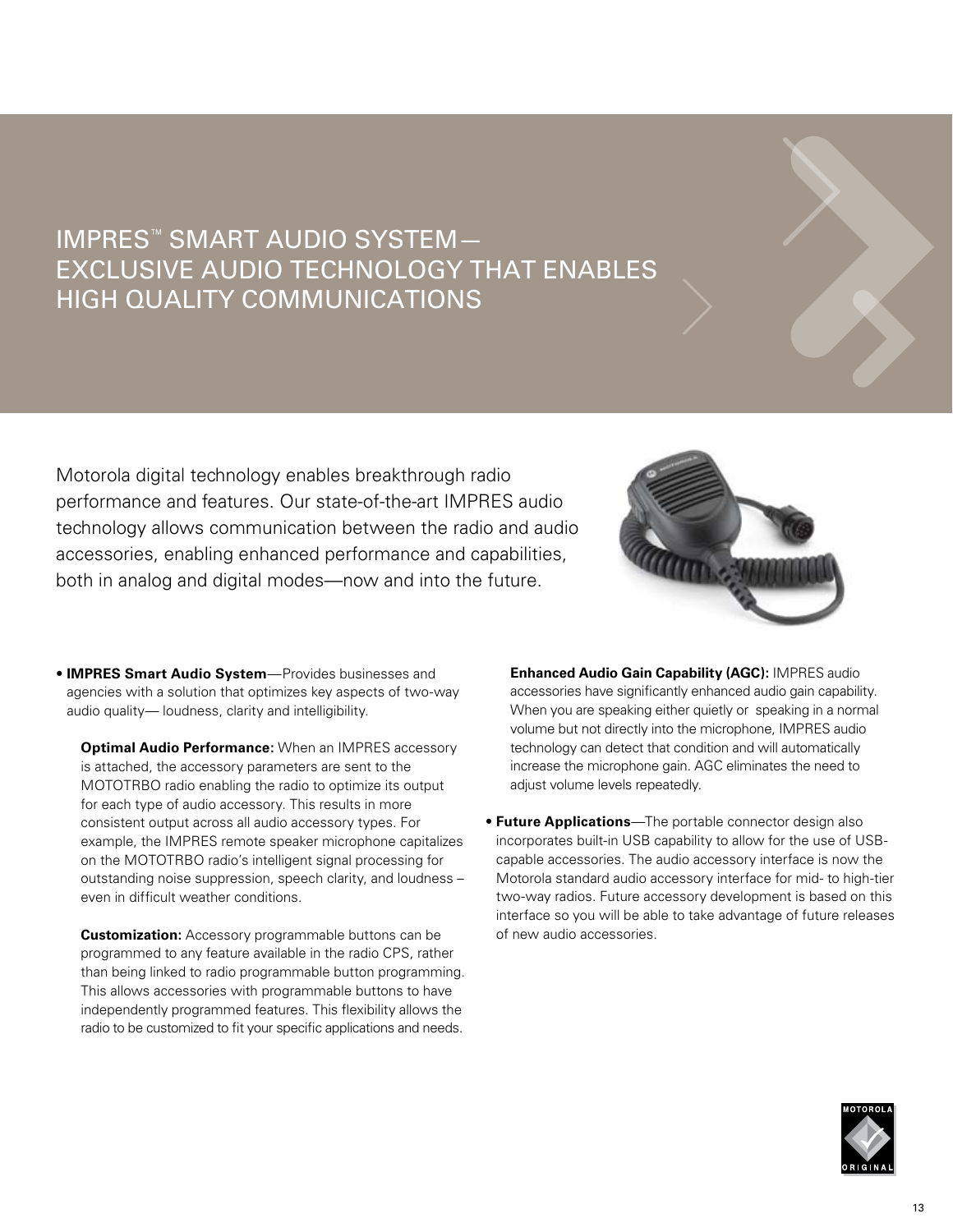## MOTOTRBO™ accessories



### **MOBILE RADIO**



A range of Motorola accessories are available to support the MOTOTRBO mobile radios. Accessories are an important piece of the mobile solution to meet even the most challenging installation and operational requirements. These MOTOTRBO mobile accessories can enable hands free communication in the vehicle, dispatch-enabled communication and convenient installation options.

#### **Audio Solutions**

Various mobile microphones are available for different needs. The IMPRES keypad microphone allows the user to navigate the mobile menu, dial phone numbers and send text messages, the heavy duty microphone provides enhanced durability and easier handling while wearing gloves. The IMPRES visor microphone enables hands-free and discreet communications.

The desktop microphone, tray and external speaker allow users to convert MOTOTRBO mobiles into simple base stations offering an optimal solution for transportation and dispatch users.

Other accessories are available for MOTOTRBO with specific needs in mind. An emergency footswitch is available allowing users to discretely notify about an emergency situation. External speaker and push-button PTT are available when operating in noisy environments or if hands free operation is required.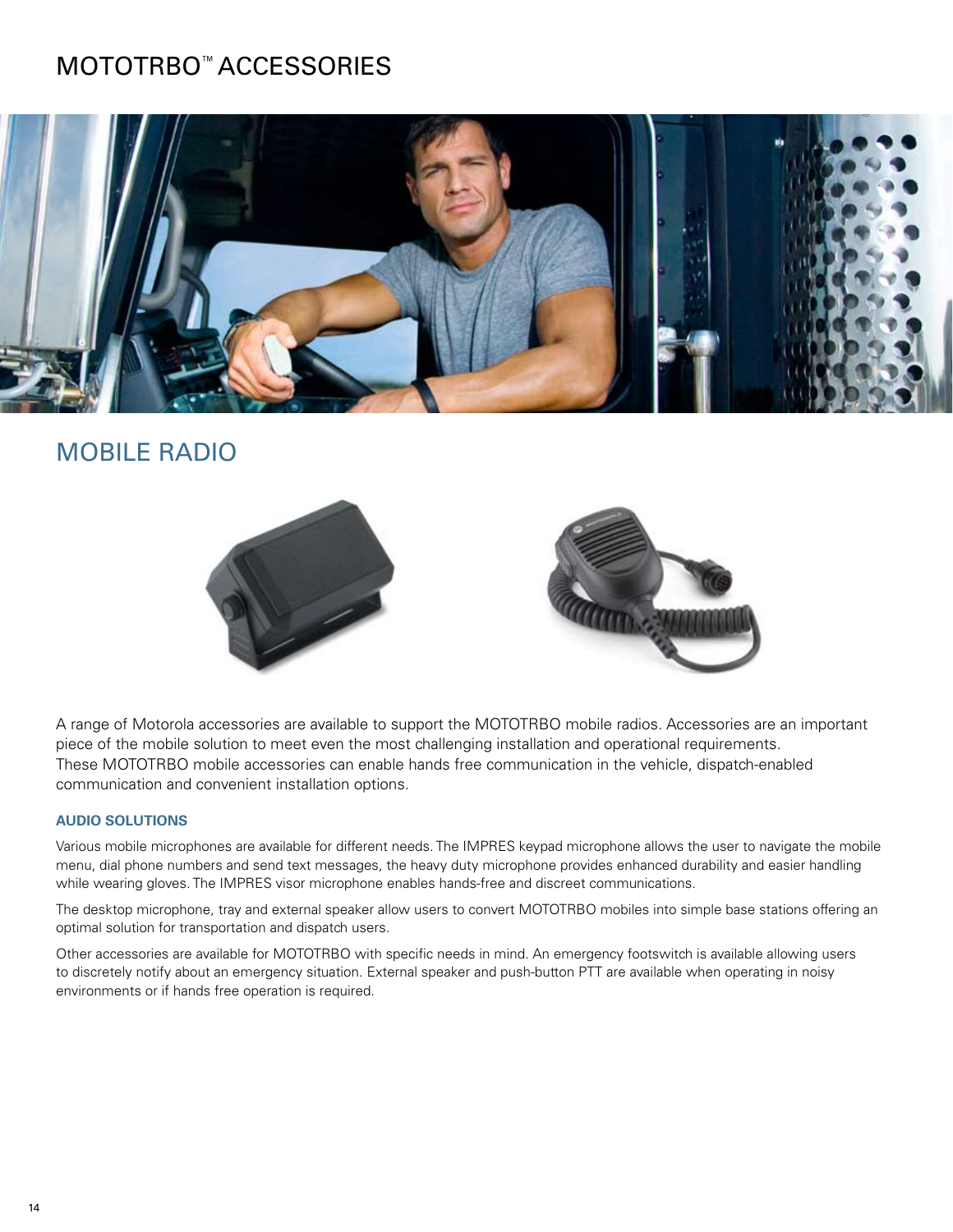



#### **Remote Mounting Solutions**

Remote Mount cables enable you to mount the mobile in a trunk, a critical accessory when space is limited in the vehicle or in covert operations.

#### **Antenna Solutions**

A wide variety of antenna options are available to support your specific mobile configuration. Standalone radio frequency (RF) antennas, standalone GPS antennas or combination GPS/RF antennas are all available in the frequency band you require.